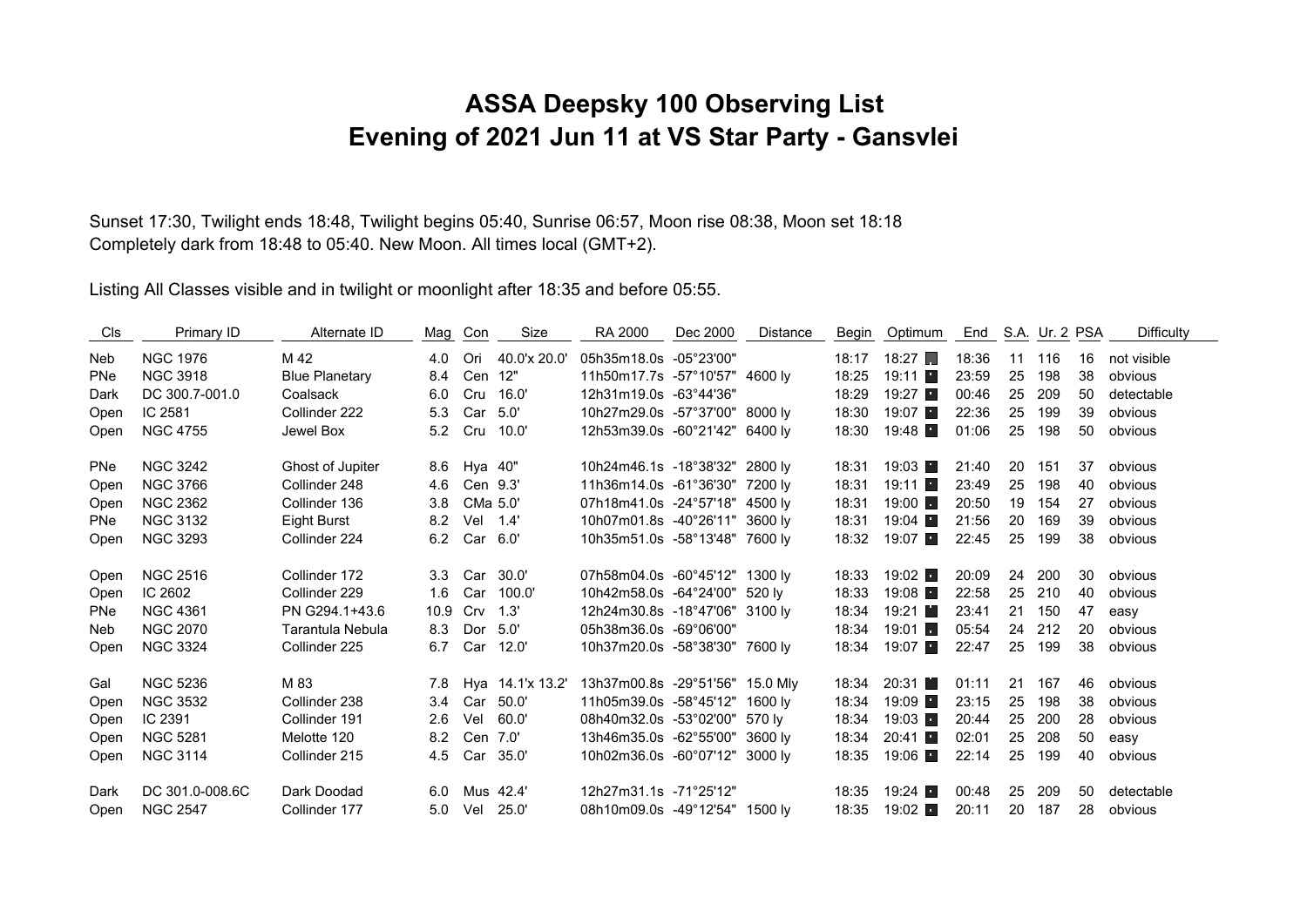| Cls        | Primary ID                      | Alternate ID       | Mag Con |               | Size                | RA 2000                          | Dec 2000 | Distance | Begin | Optimum                |       |    | End S.A. Ur. 2 PSA |    | <b>Difficulty</b> |
|------------|---------------------------------|--------------------|---------|---------------|---------------------|----------------------------------|----------|----------|-------|------------------------|-------|----|--------------------|----|-------------------|
| Glob       | <b>NGC 5139</b>                 | Omega Centauri     | 3.9     |               | Cen 55.0'           | 13h26m46.0s -47°28'36" 16000 ly  |          |          | 18:35 | 20:21                  | 01:24 | 21 | 184                | 49 | obvious           |
| Gal        | <b>NGC 4594</b>                 | M 104              | 9.1     |               | Vir 9.1'x 5.6'      | 12h39m59.3s -11°37'22" 60.0 Mly  |          |          | 18:35 | 19:34 ■                | 23:43 |    | 14 130             | 47 | easy              |
| Gal        | <b>NGC 5128</b>                 | Centaurus A        | 7.8     |               | Cen 27.5'x 18.2'    | 13h25m27.7s -43°01'07" 12.0 Mly  |          |          | 18:36 | 20:20                  | 01:17 | 21 | 184                | 49 | easy              |
| Glob       | <b>NGC 2808</b>                 |                    | 6.2     |               | Car 14.0'           | 09h12m03.0s -64°51'48" 26000 ly  |          |          | 18:36 | 19:05                  | 21:26 | 25 | 210                | 40 | obvious           |
| Open       | <b>NGC 2477</b>                 | Collinder 165      | 5.7     |               | Pup 15.0'           | 07h52m10.0s -38°31'48" 4000 ly   |          |          | 18:36 | -19:01 <b>F</b>        | 19:39 | 19 | 171                | 28 | obvious           |
| Open       | <b>NGC 6025</b>                 | Collinder 296      | 6.0     |               | TrA 14.0'           | 16h03m17.0s -60°25'54" 2500 ly   |          |          | 18:36 | 22:58                  | 04:15 | 26 | 196                | 60 | obvious           |
| Open       | <b>NGC 6193</b>                 | Collinder 310      | 5.4     | Ara           | 14.0'               | 16h41m20.0s -48°45'48" 3800 ly   |          |          | 18:36 | 23:35                  | 04:40 | 22 | 182                | 58 | obvious           |
| Open       | <b>NGC 5460</b>                 | Collinder 280      | 6.1     |               | Cen 35.0'           | 14h07m27.0s -48°20'36" 2200 ly   |          |          | 18:36 | 21:02 $\blacksquare$   | 02:06 | 21 | 183                | 48 | easy              |
| Open       | <b>NGC 6067</b>                 | Collinder 298      | 6.5     |               | Nor 14.0'           | 16h13m11.0s -54°13'06" 4600 ly   |          |          | 18:36 | 23:07 ■                | 04:18 | 26 | 196                | 59 | obvious           |
| <b>PNe</b> | <b>NGC 5189</b>                 | IC 4274            |         | 10.3 Mus 2.3' |                     | 13h33m33.0s -65°58'27" 2000 ly   |          |          | 18:36 | 20:28                  | 01:50 | 25 | 208                | 50 | easy              |
| Glob       | <b>NGC 3201</b>                 |                    | 6.9     | Vel           | 20.0'               | 10h17m37.0s -46°24'42" 13000 ly  |          |          | 18:36 | 19:06                  | 22:14 | 20 | 186                | 39 | easy              |
| Open       | <b>NGC 6087</b>                 | Collinder 300      | 6.0     |               | Nor 14.0'           | 16h18m50.0s -57°56'06" 2900 ly   |          |          | 18:37 | 23:13                  | 04:27 | 26 | 196                | 59 | obvious           |
| Gal        | <b>NGC 4945</b>                 | ESO 219 24         | 9.3     |               | Cen 20.4'x 4.3'     | 13h05m26.2s -49°28'15" 15.0 Mly  |          |          | 18:37 | 20:00                  | 01:05 | 21 | 184                | 49 | easy              |
| Open       | <b>NGC 2447</b>                 | M 93               | 6.5     |               | Pup 10.0'           | 07h44m30.0s -23°51'24" 3400 ly   |          |          | 18:37 | $19:00$ $\blacksquare$ | 19:10 |    | 19 153             | 26 | obvious           |
| Open       | <b>NGC 2422</b>                 | M 47               | 4.3     |               | Pup 25.0'           | 07h36m35.0s -14°29'00" 1600 ly   |          |          | 18:37 | $19:00$ $\blacksquare$ | 20:31 |    | 12 135             | 26 | obvious           |
| Gal        | Large Magellanic Clo ESO 56 115 |                    | 0.8     |               | Dor 10.8°x 9.2°     | 05h23m34.6s -69°45'22" 200000 ly |          |          | 18:37 | 19:02 $\blacksquare$   | 05:50 | 24 | 212                | 20 | obvious           |
| <b>PNe</b> | <b>NGC 2818</b>                 | He 2-23            |         | 11.9 Pyx 36"  |                     | 09h16m01.7s -36°37'39" 6000 ly   |          |          | 18:37 | 19:02                  | 20:59 |    | 20 170             | 39 | easy              |
| Open       | IC 2488                         | <b>OCL 789</b>     | 7.4     |               | Vel 18.0'           | 09h27m38.0s -57°00'00" 3700 ly   |          |          | 18:37 | 19:04                  | 21:35 | 25 | 199                | 39 | easy              |
| Open       | <b>NGC 2451</b>                 | Collinder 161      | 3.7     |               | Pup 45.0'           | 07h45m23.0s -37°57'21" 720 ly    |          |          | 18:38 | 19:01 ■                | 19:32 | 19 | 171                | 28 | obvious           |
| Gal        | <b>NGC 3115</b>                 | Spindle Galaxy     |         |               | 10.0 Sex 7.6'x 3.5' | 10h05m14.0s -07°43'07"           |          |          | 18:38 | 19:03                  | 20:59 | 13 | 133                | 37 | easy              |
| Neb        | <b>NGC 3372</b>                 | Eta Carinae Nebula | 3.0     |               | Car 120.0'          | 10h45m06.0s -59°52'00"           |          |          | 18:38 | 19:07                  | 22:55 | 25 | 199                | 38 | easy              |
| Open       | <b>NGC 5823</b>                 | Melotte 131        | 8.6     | Cir           | 12.0'               | 15h05m30.0s -55°36'12" 3900 ly   |          |          | 18:38 | 22:00                  | 03:12 | 25 | 196                | 59 | easy              |
| Open       | <b>NGC 5822</b>                 | Collinder 289      | 6.5     |               | Lup 35.0'           | 15h04m21.0s -54°23'48" 3000 ly   |          |          | 18:39 | 21:59                  | 03:09 | 25 | 196                | 59 | easy              |
| Open       | <b>NGC 2548</b>                 | M 48               | 5.5     |               | Hya 30.0'           | 08h13m43.0s -05°45'00" 2500 ly   |          |          | 18:39 | 19:01 $\blacksquare$   | 19:04 | 12 | 134                | 26 | obvious           |
| Glob       | <b>NGC 4833</b>                 |                    | 8.4     |               | Mus 12.7'           | 12h59m34.0s -70°52'30" 16000 ly  |          |          | 18:40 | $19:54$ $\blacksquare$ | 01:19 | 25 | 209                | 50 | detectable        |
| Open       | <b>NGC 5662</b>                 | Collinder 284      | 7.7     |               | Cen 29.0'           | 14h35m37.0s -56°37'06" 2200 ly   |          |          | 18:40 | 21:30 ■                | 02:44 | 25 | 197                | 48 | detectable        |
| Open       | <b>NGC 2437</b>                 | M 46               | 6.6     |               | Pup 20.0'           | 07h41m46.0s -14°48'36" 4500 ly   |          |          | 18:40 | $19:00$ $\Box$         | 20:22 | 12 | 135                | 26 | easy              |
| Glob       | <b>NGC 1904</b>                 | M 79               | 7.7     | Lep 9.6'      |                     | 05h24m11.0s -24°31'30" 49000 ly  |          |          | 18:40 | $18:51$ $\blacksquare$ | 18:59 | 19 | 155                | 16 | detectable        |
| Open       | <b>NGC 2287</b>                 | M 41               | 5.0     |               | CMa 39.0'           | 06h46m01.0s -20°45'24" 2300 ly   |          |          | 18:41 | 18:58                  | 19:54 | 19 | 154                | 27 | easy              |
| Glob       | <b>NGC 6121</b>                 | M <sub>4</sub>     | 5.4     |               | Sco 36.0'           | 16h23m36.0s -26°31'30" 9800 ly   |          |          |       | 18:42 23:17            | 03:51 |    | 22 147             | 57 | easy              |
| Open       | <b>NGC 6124</b>                 | Collinder 301      | 6.3     |               | Sco 39.0'           | 16h25m20.0s -40°39'12" 1700 ly   |          |          | 18:43 | 23:19                  | 04:15 | 22 | 182                | 59 | easy              |
| Dark       | <b>B</b> 228                    |                    | 6.0     |               | Lup $4.0^\circ$     | 15h43m01.3s -34°09'12"           |          |          | 18:51 | 22:37                  | 02:34 | 21 | 165                | 59 | difficult         |
| Open       | <b>NGC 6231</b>                 | Collinder 315      | 3.4     |               | Sco 14.0'           | 16h54m10.0s -41°49'30" 4100 lv   |          |          | 18:52 | 23:48                  | 04:45 |    | 22 181             | 58 | obvious           |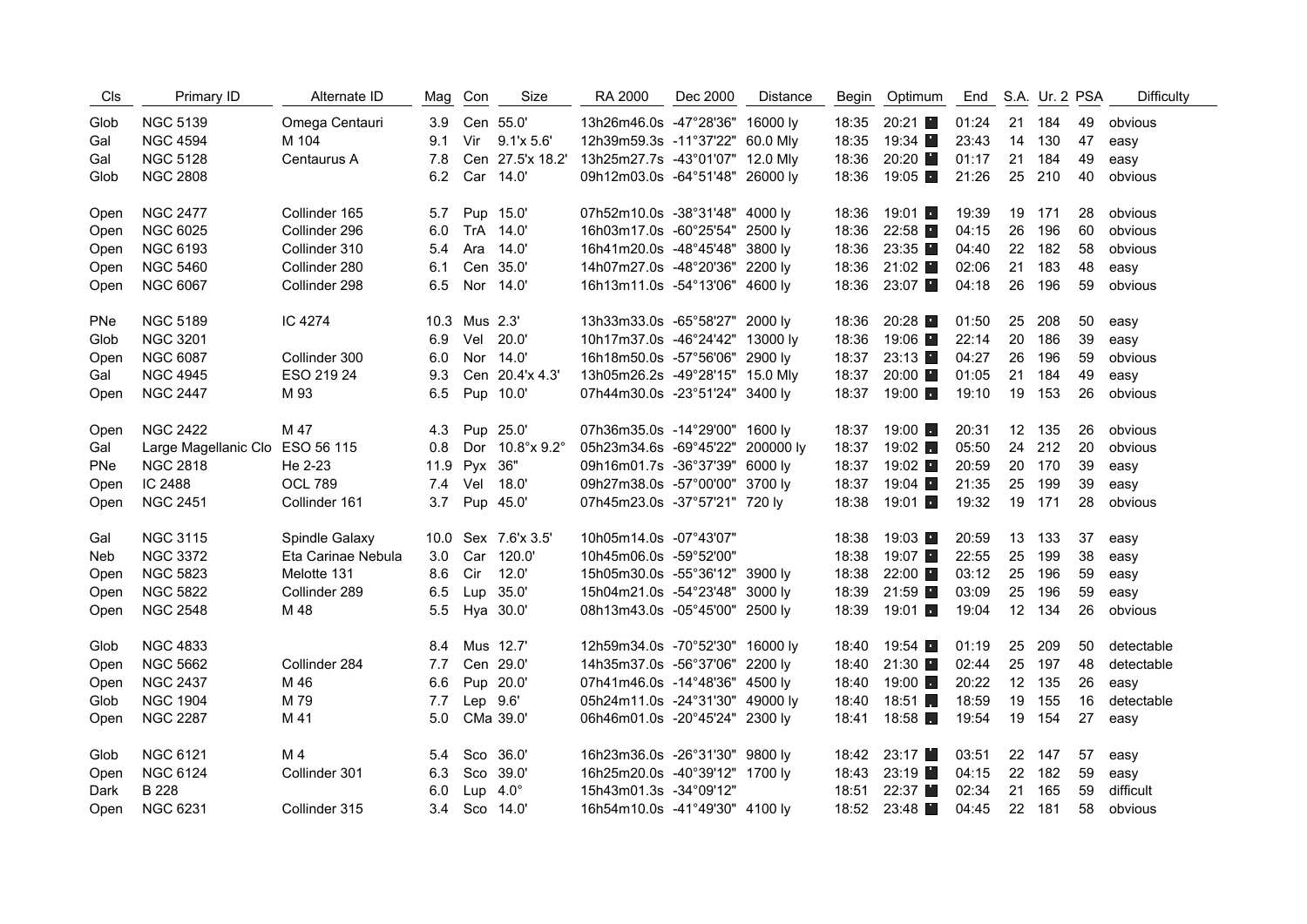| Cls  | Primary ID      | Alternate ID         |     | Mag Con      | Size                        | RA 2000                          | Dec 2000 | <b>Distance</b> | Begin | Optimum                |       |    | End S.A. Ur. 2 PSA |    | <b>Difficulty</b> |
|------|-----------------|----------------------|-----|--------------|-----------------------------|----------------------------------|----------|-----------------|-------|------------------------|-------|----|--------------------|----|-------------------|
| Open | <b>NGC 6281</b> | Collinder 324        |     | 8.4 Sco 8.0' |                             | 17h04m41.0s -37°59'06" 1600 ly   |          |                 |       | 19:06 23:58            | 04:49 |    | 22 164             | 58 | easy              |
| Glob | <b>NGC 6266</b> | M 62                 | 6.4 |              | Oph 15.0'                   | 17h01m13.0s -30°06'48" 26000 ly  |          |                 | 19:14 | 23:54                  | 04:35 | 22 | 164                | 58 | obvious           |
| Glob | <b>NGC 6273</b> | M 19                 | 6.8 |              | Oph 17.0'                   | 17h02m38.0s -26°16'06" 23000 ly  |          |                 |       | 19:22 23:57            | 04:31 | 22 | 146                | 56 | easy              |
| Glob | <b>NGC 6397</b> |                      | 5.3 |              | Ara 31.0'                   | 17h40m42.0s -53°40'24" 6500 ly   |          |                 | 19:25 | 00:35                  | 05:45 | 26 | 195                | 58 | obvious           |
| Dark | <b>B</b> 59     | Pipe Nebula          | 5.0 |              | Oph 60.0'                   | 17h11m06.0s -27°24'00"           |          |                 | 19:28 | 00:05                  | 04:42 | 22 | 146                | 56 | detectable        |
| Open | <b>NGC 6405</b> | M 6                  | 4.6 |              | Sco 20.0'                   | 17h40m20.0s -32°15'12" 1600 ly   |          |                 | 19:50 | 00:34                  | 05:18 | 22 | 164                | 58 | obvious           |
| Glob | <b>NGC 6218</b> | M 12                 | 6.1 |              | Oph 16.0'                   | 16h47m14.0s -01°56'48" 23000 ly  |          |                 | 19:55 | 23:41                  | 03:27 | 15 | 107                | 56 | obvious           |
| Glob | <b>NGC 6254</b> | M 10                 | 6.6 |              | Oph 20.0'                   | 16h57m09.0s -04°06'00" 23000 ly  |          |                 | 19:59 | 23:51                  | 03:42 | 15 | 107                | 56 | easy              |
| Open | <b>NGC 6475</b> | M 7                  | 3.3 |              | Sco 80.0'                   | 17h53m51.0s -34°47'36" 980 ly    |          |                 | 20:00 | 00:47                  | 05:35 | 22 | 164                | 58 | obvious           |
| Glob | <b>NGC 6541</b> |                      | 6.3 |              | CrA 15.0'                   | 18h08m02.0s -43°42'54" 13000 ly  |          |                 | 20:03 | 01:02                  | 05:50 | 22 | 181                | 69 | obvious           |
| Glob | <b>NGC 6584</b> |                      | 7.9 | Tel          | 6.6'                        | 18h18m38.0s -52°12'54" 42000 ly  |          |                 | 20:04 | 01:13                  | 05:49 | 26 | 195                | 69 | easy              |
| Neb  | <b>NGC 6523</b> | <b>NGC 6526</b>      | 5.0 |              | Sgr 17.0'x 15.0'            | 18h04m02.0s -24°23'14"           |          |                 | 20:27 | 00:58                  | 05:29 | 22 | 145                | 67 | obvious           |
| Open | <b>NGC 6514</b> | M 20                 | 5.2 | Sgr          | 28.0'                       | 18h02m42.0s -22°58'18" 2700 ly   |          |                 | 20:27 | 00:56                  | 05:25 |    | 22 145             | 67 | obvious           |
| Open | <b>NGC 6494</b> | M 23                 | 5.9 |              | Sgr 29.0'                   | 17h57m04.0s -18°59'06" 2000 ly   |          |                 | 20:29 | 00:51                  | 05:12 |    | 22 146             | 56 | obvious           |
| Open | <b>NGC 6531</b> | M 21                 |     |              | 7.2 Sgr 14.0'               | 18h04m13.0s -22°29'24" 3900 ly   |          |                 | 20:30 | 00:58                  | 05:27 |    | 22 145             | 67 | easy              |
| Gal  | <b>NGC 6744</b> | ESO 104 42           | 9.1 |              | Pav 17.0'x 10.7'            | 19h09m45.9s -63°51'28"           |          |                 | 20:44 | 02:03                  | 05:49 | 26 | 206                | 70 | easy              |
| Glob | <b>NGC 6752</b> | Pavo Globular        | 5.3 |              | Pav 29.0'                   | 19h10m52.0s -59°58'54" 20000 ly  |          |                 | 20:49 | 02:05                  | 05:51 | 26 | 194                | 69 | obvious           |
| Open | <b>NGC 6618</b> | M 17                 | 7.3 | Sgr          | 25.0'                       | 18h20m47.0s -16°10'18" 4200 ly   |          |                 | 20:56 | 01:14                  | 05:30 | 15 | 126                | 67 | easy              |
| Glob | <b>NGC 6656</b> | M 22                 | 5.2 |              | Sgr 32.0'                   | 18h36m24.0s -23°54'12" 9800 ly   |          |                 | 20:59 | 01:30                  | 05:48 |    | 22 145             | 67 | obvious           |
| Glob | <b>NGC 6723</b> |                      | 6.8 |              | Sgr 13.0'                   | 18h59m33.0s -36°37'54" 33000 ly  |          |                 | 21:03 | 01:53                  | 05:50 | 22 | 163                | 69 | easy              |
| Open | M 25            | IC 4725              |     |              | 6.2 Sgr 29.0'               | 18h31m47.0s -19°07'00" 2000 ly   |          |                 |       | 21:04 01:25            | 05:47 | 22 | 145                | 67 | easy              |
| Neb  | Bernes 157      |                      |     |              | CrA 1.5'                    | 19h01m35.2s -37°00'55"           |          |                 |       | 21:06 01:55            | 05:49 | 22 | 163                | 69 | unknown           |
| Open | <b>NGC 6603</b> | M 24                 |     | 11.1 Sgr     | 6.0'                        | 18h18m26.0s -18°24'24" 12000 ly  |          |                 | 21:20 | 01:11                  | 05:05 | 15 | 145                | 67 | detectable        |
| Open | Collinder 411   | Melotte 227          | 5.3 |              | Oct 70.0'                   | 20h17m19.0s -79°02'00" 390 ly    |          |                 |       | 21:47 03:12            | 05:49 |    | 26 215             | 70 | easy              |
| Open | <b>NGC 6705</b> | M 11                 | 6.1 |              | Sct 32.0'                   | 18h51m05.0s -06°16'12" 6100 ly   |          |                 |       | 21:47 01:44            | 05:41 |    | 16 125             | 67 | easy              |
| Glob | <b>NGC 6809</b> | M 55                 | 6.3 |              | Sgr 19.0'                   | 19h40m00.0s -30°57'42" 20000 ly  |          |                 | 21:51 | 02:34                  | 05:51 | 22 | 162                | 68 | easy              |
| Glob | <b>NGC 7099</b> | M 30                 | 6.9 |              | Cap 12.0'                   | 21h40m22.0s -23°10'42" 39000 ly  |          |                 | 00:04 | 04:33                  | 05:54 | 23 | 143                | 77 | obvious           |
| Glob | <b>NGC 7089</b> | M 2                  | 6.6 | Aqr          | 16.0'                       | 21h33m27.0s -00°49'24" 49000 ly  |          |                 | 00:44 | 04:26                  | 05:51 | 17 | 103                | 77 | easy              |
| PNe  | <b>NGC 7293</b> | Helix                | 6.3 |              | Agr 16.0'                   | 22h29m38.5s -20°50'14" 530 ly    |          |                 | 00:57 | 05:13                  | 05:55 | 23 | 142                | 77 | obvious           |
| Glob | <b>NGC 104</b>  | 47 Tucanae           | 4.0 |              | Tuc 50.0'                   | 00h24m05.0s -72°04'54" 20000 ly  |          |                 | 01:51 | 05:20                  | 05:51 | 24 | 204                | 10 | obvious           |
| Gal  | <b>NGC 55</b>   | MCG-7-1-13           | 8.5 |              | Scl 30.2'x 3.4'             | 00h15m08.4s -39°13'13" 4.9 Mly   |          |                 | 02:15 | 05:23                  | 05:52 | 18 | 159                | 9  | easy              |
| Gal  | <b>NGC 292</b>  | Small Magellanic Clo | 2.8 |              | Tuc $5.3^\circ x 3.4^\circ$ | 00h52m38.0s -72°48'01" 200000 ly |          |                 | 02:20 | 05:21                  | 05:52 | 24 | 204                | 10 | obvious           |
| Glob | <b>NGC 362</b>  |                      | 6.8 |              | Tuc 14.0'                   | 01h03m14.0s -70°50'54" 39000 lv  |          |                 | 02:30 | $05:22$ $\blacksquare$ | 05:51 |    | 24 204             | 10 | easy              |